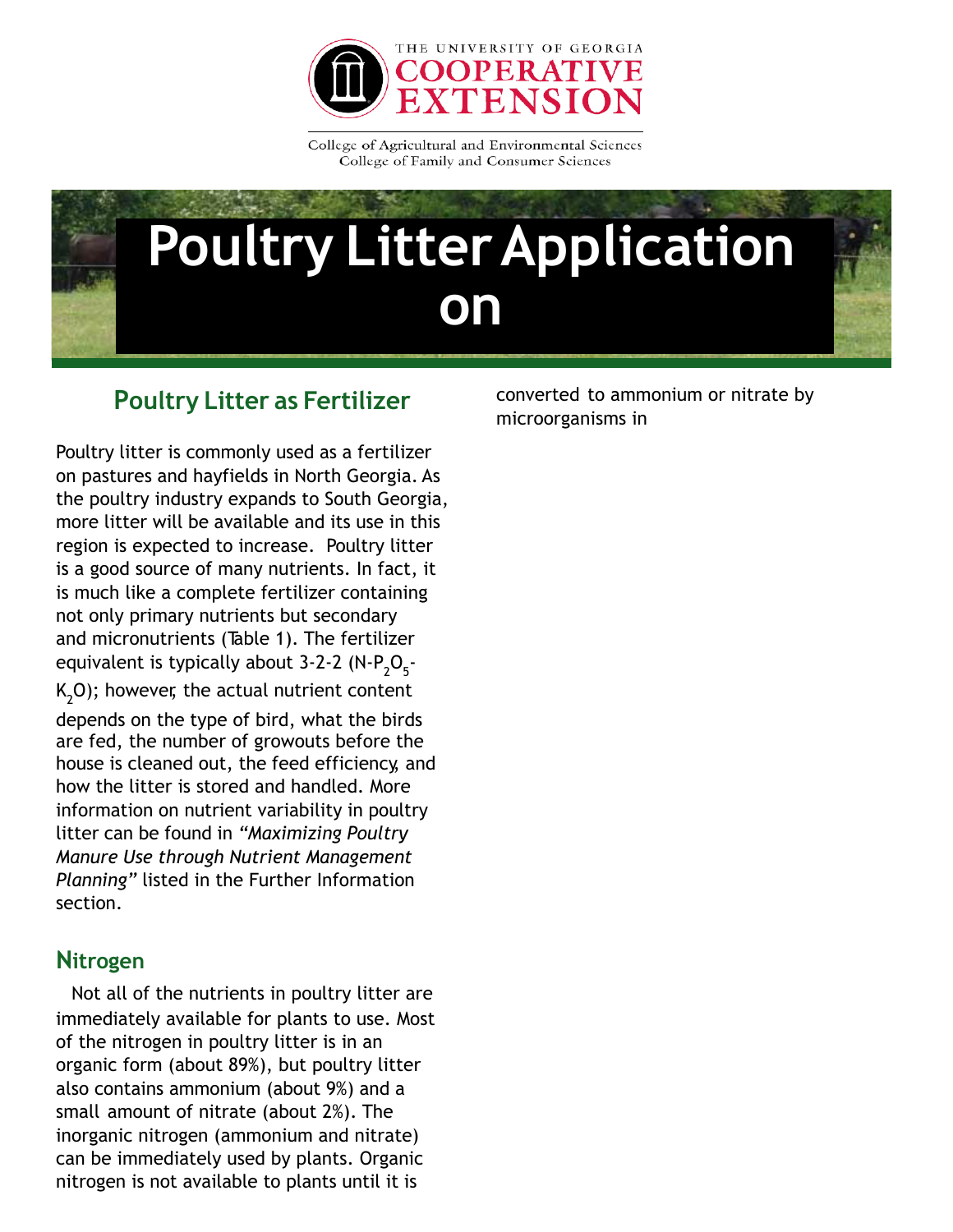the soil. Because this is a biological process, the rate of conversion depends on soil moisture and temperature. The conversion takes place over time with the largest release of nitrogen shortly after application if the soil conditions are favorable, i.e.

moist and warm (above 50 $\degree$ F). If conditions are extremely dry or cold, little or no nitrogen may be released. One advantage of poultry litter for pastures is that the slow conversion of organic to inorganic nitrogen distributes available nitrogen more evenly over the growing season.

Because there is ammonium in poultry litter, some of the nitrogen can be lost to the

**Table 1. Average nutrient content of**

**various**

| Nitrogen         | 63  | 55  | 47  |
|------------------|-----|-----|-----|
| $P_2O_5$         | 55  | 57  | 59  |
| K <sub>2</sub> O | 47  | 47  | 46  |
| Calcium          | 43  | 36  | 54  |
| Magnesium        | 9   | 10  | 81  |
| Sulfur           | 15  | 12  | 91  |
|                  |     | DD  |     |
| Manganese        | 334 | 36  | 34  |
| Copper           | 319 | 31  | 36  |
| lbs/ton          |     |     |     |
|                  |     |     |     |
|                  |     |     |     |
|                  |     |     |     |
|                  |     |     |     |
|                  |     |     |     |
|                  |     |     |     |
|                  |     |     |     |
| Zinc             | 265 | 286 | 272 |
|                  |     |     |     |

| Constituent    | <b>Broile</b>   | <b>Broile</b> | D. |
|----------------|-----------------|---------------|----|
| <b>Broiler</b> | Stockpiled Cake |               | Sε |

|  |  | Data from the Agricultural and Environmental |  |
|--|--|----------------------------------------------|--|
|  |  | Services Laboratory, University of Georgia.  |  |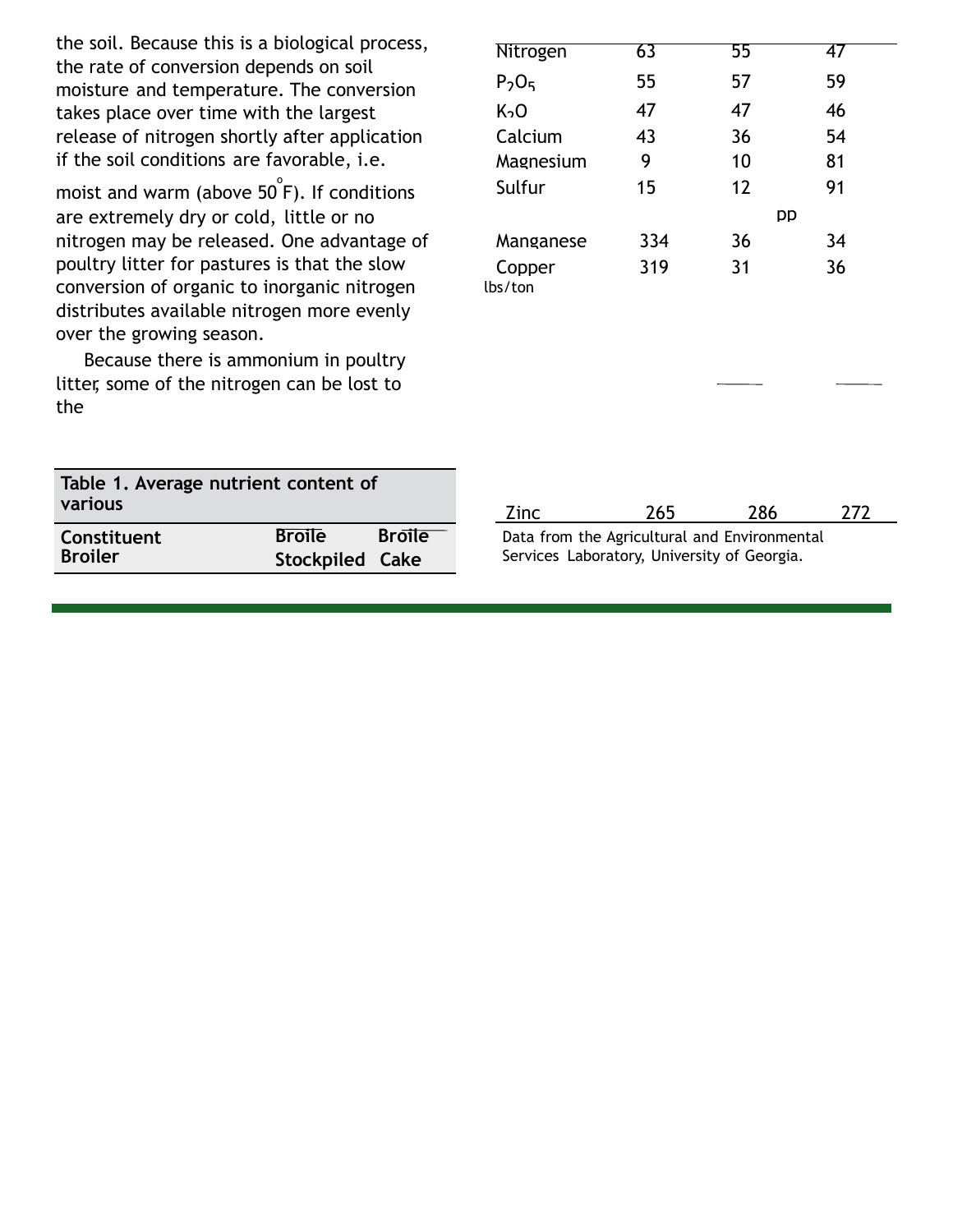atmosphere after the poultry litter is applied. This process is called *volatilization.* Hot, dry and windy conditions favor the loss of ammonium through volatilization. If poultry litter is applied during extended hot, dry and windy conditions, almost all the ammonium form of nitrogen in the litter can be lost. Application of poultry litter before rain can help incorporate ammonium into the soil as the water infiltrates. However, litter application before large storms can cause a substantial loss of nutrients in surface runoff.

Nitrogen can also be lost through leaching. The nitrate form of nitrogen is mobile in the soil and can move below the root zone, particularly during the winter months when some forages are dormant and rainfall is high.

Due to these processes, only about 50 percent of the nitrogen in a ton of poultry litter is available for plants to use during the growing season when it is applied. Most of the nitrogen not taken up by forages in the first season is either lost to the environment or stabilized as soil organic matter. Very little "carryover" of nitrogen from poultry litter can be expected the second year after application.







**Figure 2. Fertilizer source and management effects on soiltest phosphorus in NE Georgia bermudagrass fields.**

# **Phosphorus**

Poultry litter is a good source of phosphorus, which is beneficial when soils are low in phosphorus, but can present environmental problems if the soil is already high in phosphorus. Most of the phosphorus will be available during the growing season when it is applied.

Since grasses normally require three or four times more nitrogen than phosphorus, and poultry litter contains almost equal amounts of both, using poultry litter to meet the nitrogen needs of the forage will cause an over-application of phosphorus. Phosphorus can quickly accumulate to high levels with overapplication (Figure 1). Phosphorus buildup is slower on hayfields, where hay is being removed, than in pastures, where it is returned to the soil in manure and urine (Figure 2). Research has shown 80 percent of phosphorus consumed by cattle in grass is returned to the pasture. High rates of poultry litter application and greater stocking rates can quickly increase the amount of phosphorus in the soil.

High phosphorus levels in the soil have been directly linked to water quality problems; consequently, use poultry litter carefully to supply the nutrient needs of the forage without creating environmental problems. Many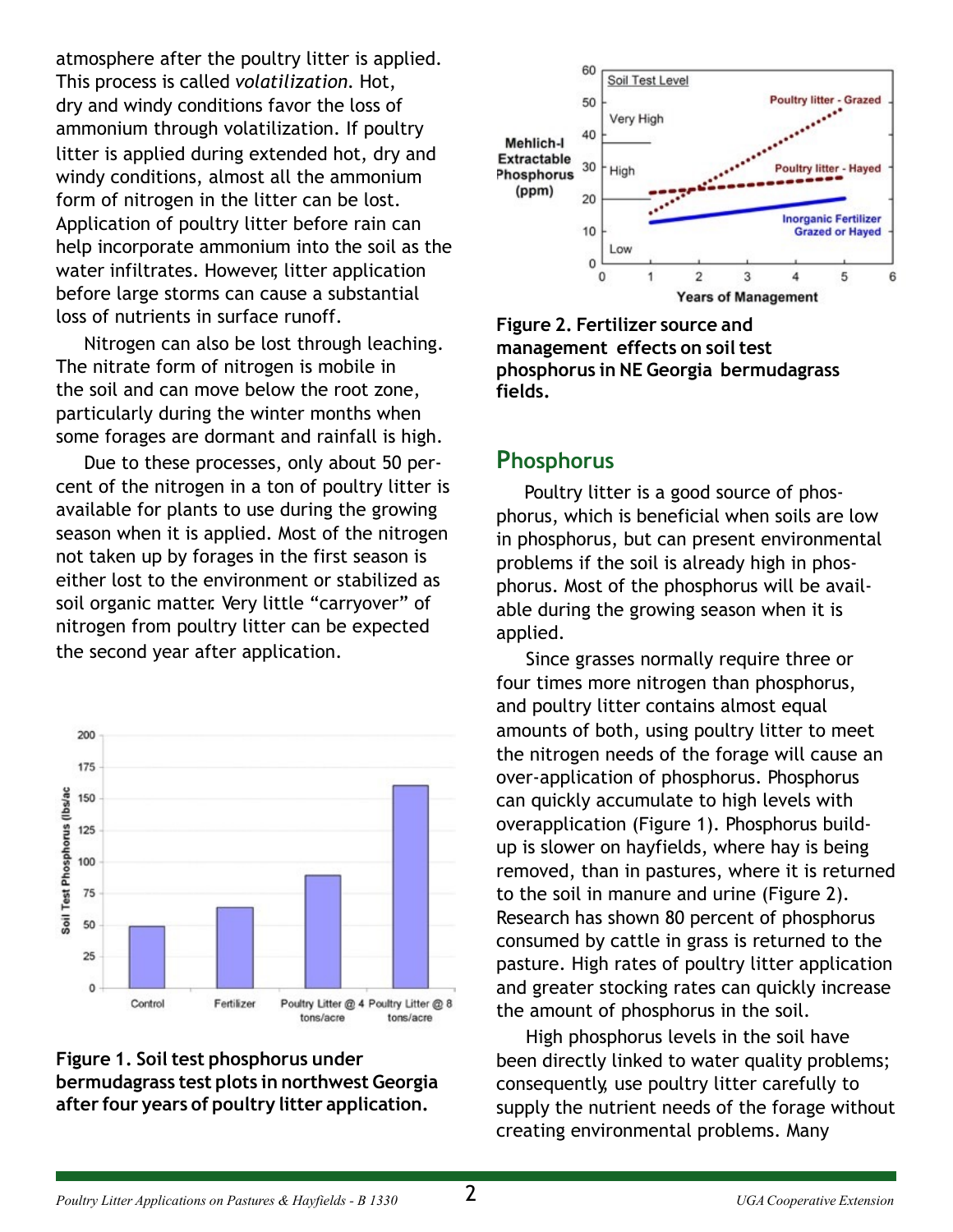farmers are using nutrient management plans to help them achieve these goals. Extensive information about nutrient management plans is available at the AWARE website (see Further Information section).

Soil testing should be conducted annually to monitor for phosphorus buildup in the soil. If soil test phosphorus from your soil test report is in the high to very high category, your local county agent should help determine the P Risk Index for your fields. The P Risk Index will indicate if the phosphorus levels in the soil and your management practices create a significant risk to nearby surface waters.

There are two common management alternatives to reduce risk. One option is to alternate the use of poultry litter with a commercial fertilizer source of nitrogen. Another option is to apply poultry litter to meet the phosphorus needs of forage and to use commercial fertilizer to meet the nitrogen requirement. These practices can help reduce the water quality impacts of excess phosphorus in the soil. (See AWARE website in Further Information section.)

## **Potassium**

Poultry litter is also a valuable source of potassium. Nearly 100 percent of the potassium in poultry litter will be available during the growing season when it is applied. Whether the amount of potassium available in poultry litter is adequate for your forage crop will depend upon the potassium level in the soil, the particular forage, whether the field is grazed or hayed, and, if grazed, the stocking rate.

## *Secondary and Micronutrients*

Poultry litter is also a source of secondary nutrients such as calcium, magnesium and sulfur as well as micronutrients such as copper and zinc. Studies have shown increased levels of copper, manganese and zinc in the soils where poultry litter has been used for four



*Poultry litter being spread on a mixed fescue pasture.*

to five years. Similar to phosphorus, copper and zinc can have detrimental effects if overapplied. Studies on metal uptake on various crops and forages generally show low levels of metals in the forages even at high poultry litter application rates. Data from northwest Georgia indicated copper and zinc levels in bermudagrass hay after four years of poultry litter application (4 tons/acre) were within the recommended range for cattle nutrition.

Poultry litter can also contain other elements such as arsenic. In some parts of the country, arsenic is used in the poultry feed to help control internal parasites. Arsenic is usually toxic to plants before it reaches levels in the plant that would create a health problem for animals. Discussions of arsenic in poultry litter can be found in the references (see Further Information section).

# *Poultry Litter and Soil pH*

Soil pH is considered a master variable because it is so important in controlling the availability of nutrients in the soil for plants to use. Most grasses have optimum yield and quality at a soil pH of 6.0. Since calcium carbonate (lime) is used in the feed rations of poultry, the litter can serve as a dilute liming material (about 1/10 strength of most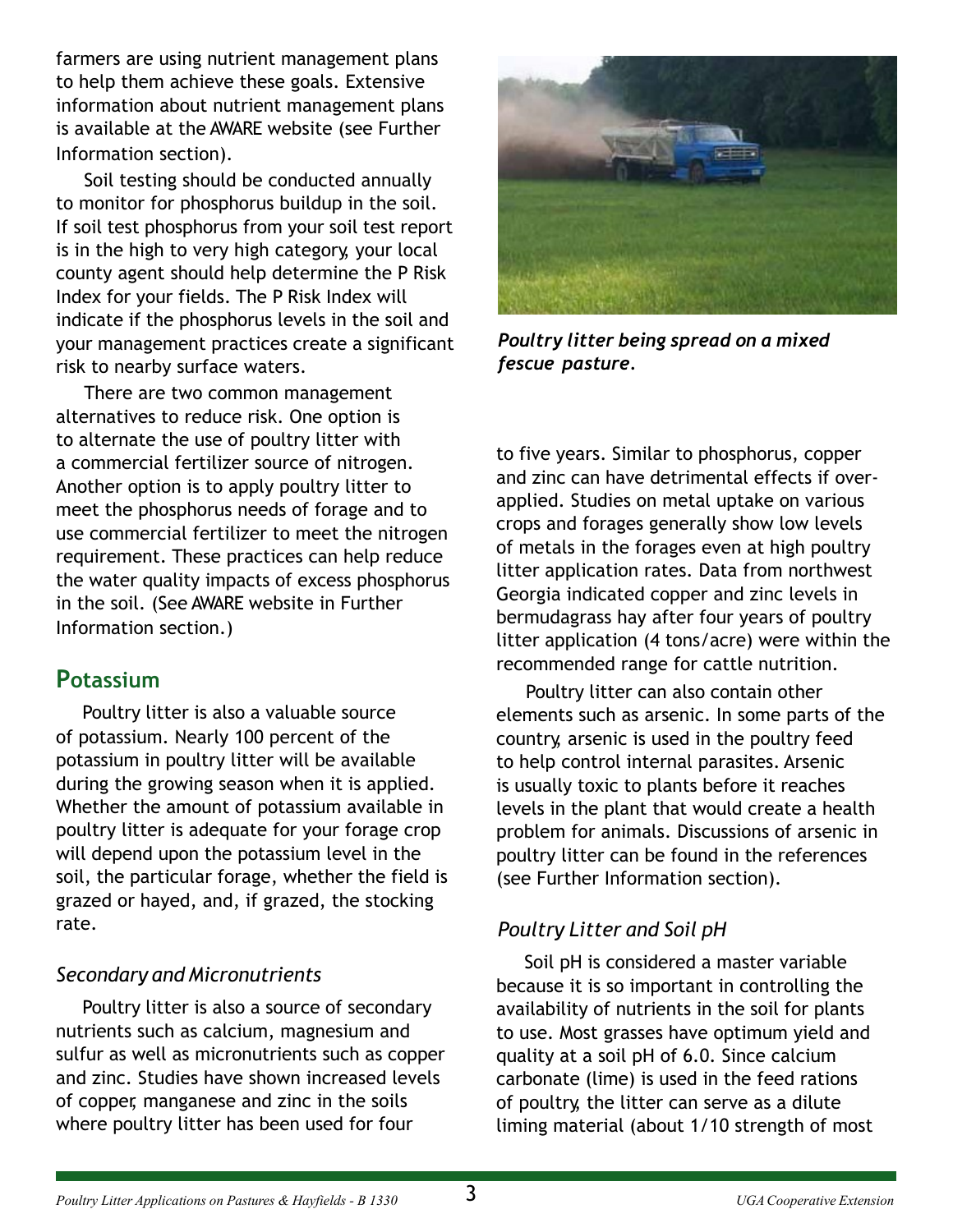agricultural limestones). Consequently, the use of poultry litter can help maintain soil pH and reduce the frequency of lime applications.

In the soils of northwest Georgia, poultry litter at the recommended application rate (4 tons/ac) for bermudagrass hay maintained soil pH at 5.76 after five years compared to 5.42 in the unfertilized plots and 5.18 in the plots receiving ammonium nitrate fertilizer. In northeast Georgia, the soil pH in hayfields receiving poultry litter for five years was 6.6 compared to 6.0 in a hayfield fertilized with inorganic fertilizer and limestone. Similar effects are likely in the sandy soils of south Georgia.

Although poultry litter can help reduce soil acidity, lime will likely still be needed. Because magnesium is generally lower in poultry litter than calcium, a dolomitic lime may be needed to supply this nutrient. Use your soil test results to determine the lime needed and whether dolomitic lime should be used.

# **Forage Yields**

In general, forage yields with poultry litter are comparable to those with commercial fertilizer, assuming the poultry litter is applied at an equivalent nitrogen rate. In a grazing situation, you may be able to use a lower equivalent nitrogen application rate when using poultry litter as compared to inorganic fertilizer. In northeast Georgia, grazed bermudagrass pastures fertilized with poultry litter had the same productivity as those receiving inorganic fertilizer, although the poultry litter supplied about 30 percent less nitrogen (138 lbs/ac) than the inorganic fertilizer (200 lbs/ac). In a hayfield situation, the lower nitrogen application rate with poultry litter led to a 22 percent reduction in yield.

The use of poultry litter can affect forage growth patterns and mix of plant species that occur in the pasture. Tall fescue fertilized with poultry litter tends to have slightly higher growth in the summer and slightly lower growth in the spring and fall than fescue fertilized with spring and fall inorganic



grasses and broadleaf weeds. This weed increase was not seen in the grazed bermudagrass pastures (Figure 3). Many producers report increases in weeds when using poultry litter. Studies indicate this is not due to weed seeds in the poultry litter but is due to the availability of nutrients over a longer period of time during the growing season. Many weed species germinate more readily when soil nutrient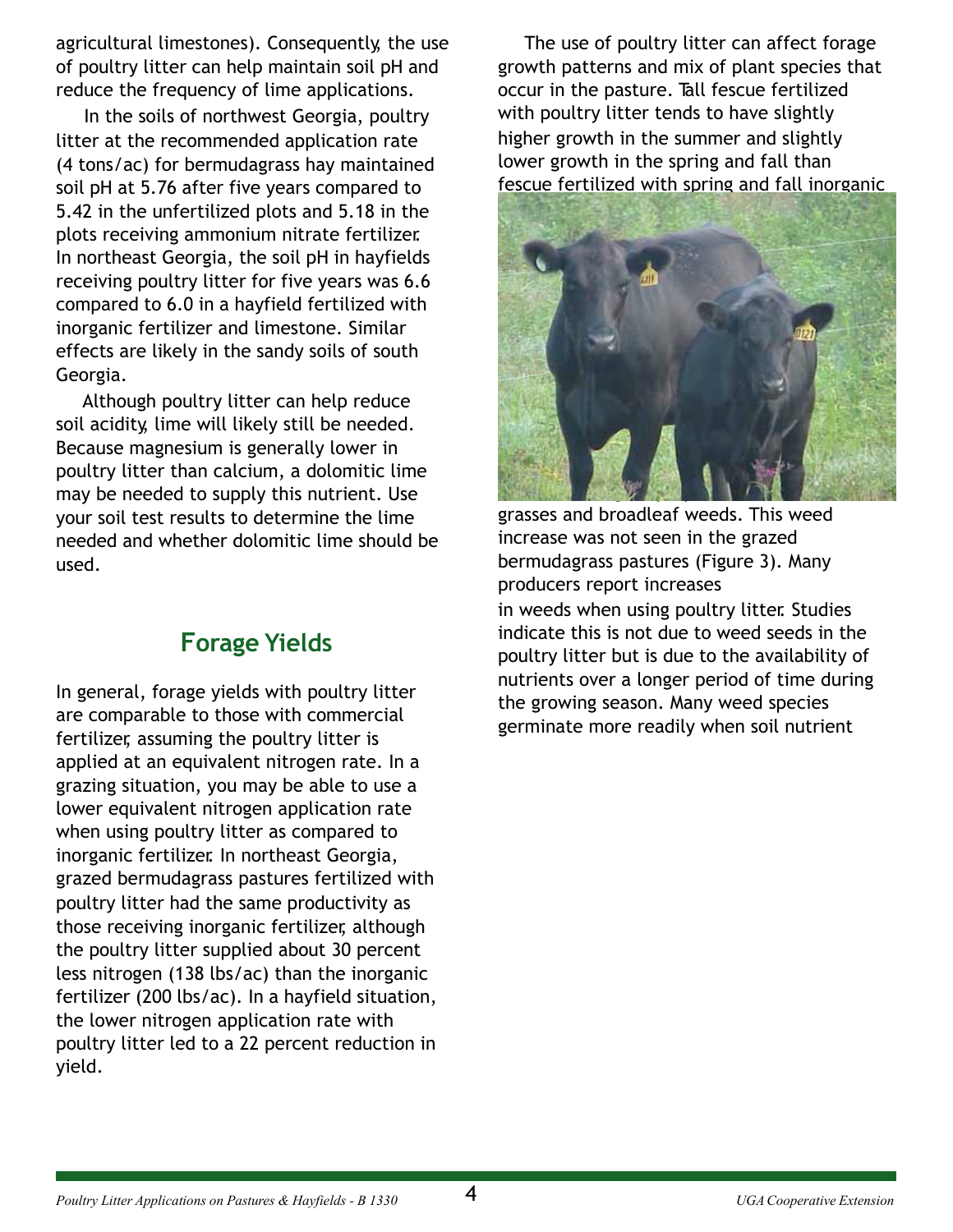

**Fraction of Ground Cover** 

**Figure 3. Fraction of ground cover in Coastal bermudagrass, common bermudagrass, annual grasses/broadleaf weeds, and bare ground after five years fertilization with ammonium-nitrate fertilizer (200 lbs N/ac/ yr) or poultry litter (173 total N/ac/yr in two applications).**

levels improve and compete well with forage species under these conditions.

## *Forage Quality and Animal Performance*

Forage quality with poultry litter fertilization is generally similar to or better than that of commercial fertilizers though results will vary with the type of forage, management and soils. A four-year study in northwest Georgia indicated that crude protein and total digestible nutrient content of bermudagrass hay fertilized with 4 tons/acre of poultry litter was similar to that fertilized with commercial fertilizer at a similar nitrogen fertilizer rate. The calcium, phosphorus and potassium

content of the poultry litter fertilized hay tended to be higher than the commercially fertilized hay. A West Virginia study in a mixed grass/clover pasture fertilized with poultry litter found increased crude protein and higher digestible nutrients as well as higher phosphorus and potassium contents compared to the pasture fertilized with commercial fertilizer.

There are studies indicating some forage grown with poultry litter may have higher sulfur content than comparable forage grown with commercial fertilizer. Because high sulfur content in forage can induce copper deficiency in cattle, producers should be aware of potentially higher sulfur content in forages fertilized with poultry litter. In Georgia, sulfur content of forage is assumed to be low because, in our high rainfall climate, sulfur tends to move rapidly through the soil profile. With the reports of high sulfur forages in the state, feeding a high copper mineral supplement (25,000 ppm) may be warranted in some cases to ensure cattle health.

Some studies also report lower magnesium contents in forage fertilized with poultry litter. Low magnesium concentrations relative to potassium can induce grass tetany. This is particularly common in nursing cows. There is anecdotal evidence of a higher occurrence of grass tetany with poultry litter use. Producers should feed magnesium supplements and monitor cattle intake regardless of whether or not poultry litter is applied to pastures to prevent this disease.

Cattle performance on pastures using poultry litter is typically good. In northeast Georgia, stocker cattle on tall fescue pastures fertilized with poultry litter had equivalent weight gain to those on fescue fertilized with inorganic fertilizer. However, seasonal weight gain was different. The cattle on pastures fertilized with inorganic fertilizer tended to have a greater weight gain in the autumn and winter. Cattle on poultry litter fertilized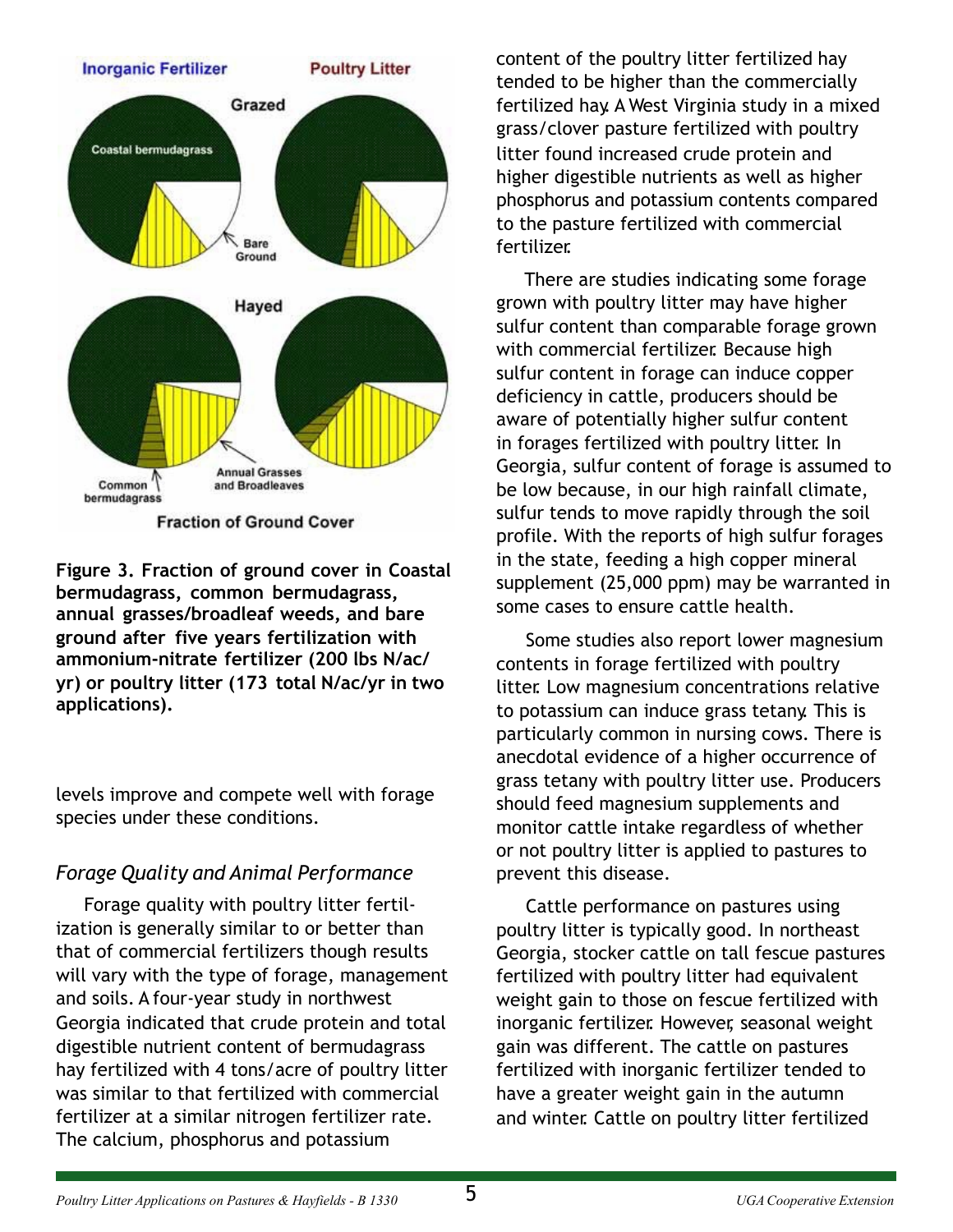

**Figure 4. Stocker cattle gain and average daily gain on 'Jesup'tall fescue fertilized by poultry litter and ammonium-nitrate. Results were similar with wild, free and friendly endophyte fescue.**

pastures tended to have higher weight gain in the summer (Figure 4). These seasonal

differences in weight gain reflect the pattern of nutrient availability, weather conditions and forage production. Fewer nutrients are released from poultry litter under cool conditions.

In a similar study, weight gain by stocker cattle on bermudagrass pastures fertilized with poultry litter was lower than on pastures with inorganic fertilizer. Again, the slow nutrient release of poultry litter and weather conditions were important factors in the animal's per- formance. Nutrients released from poultry litter in late summer when conditions were

hot and moist allowed better bermudagrass growth in the late summer (Figure 5). More information can be found at the Agricultural Research Service website (see Further Information section).

# **Using Poultry Litter Wisely**

Producers using poultry litter from their own houses are required to have nutrient management plans, which specify how much



**Figure 5. Stocker cattle gain and average daily gain on Coastal bermudagrass fertilized by poultrylitterandammoniumnitrate.**

the litter. More information about nutrient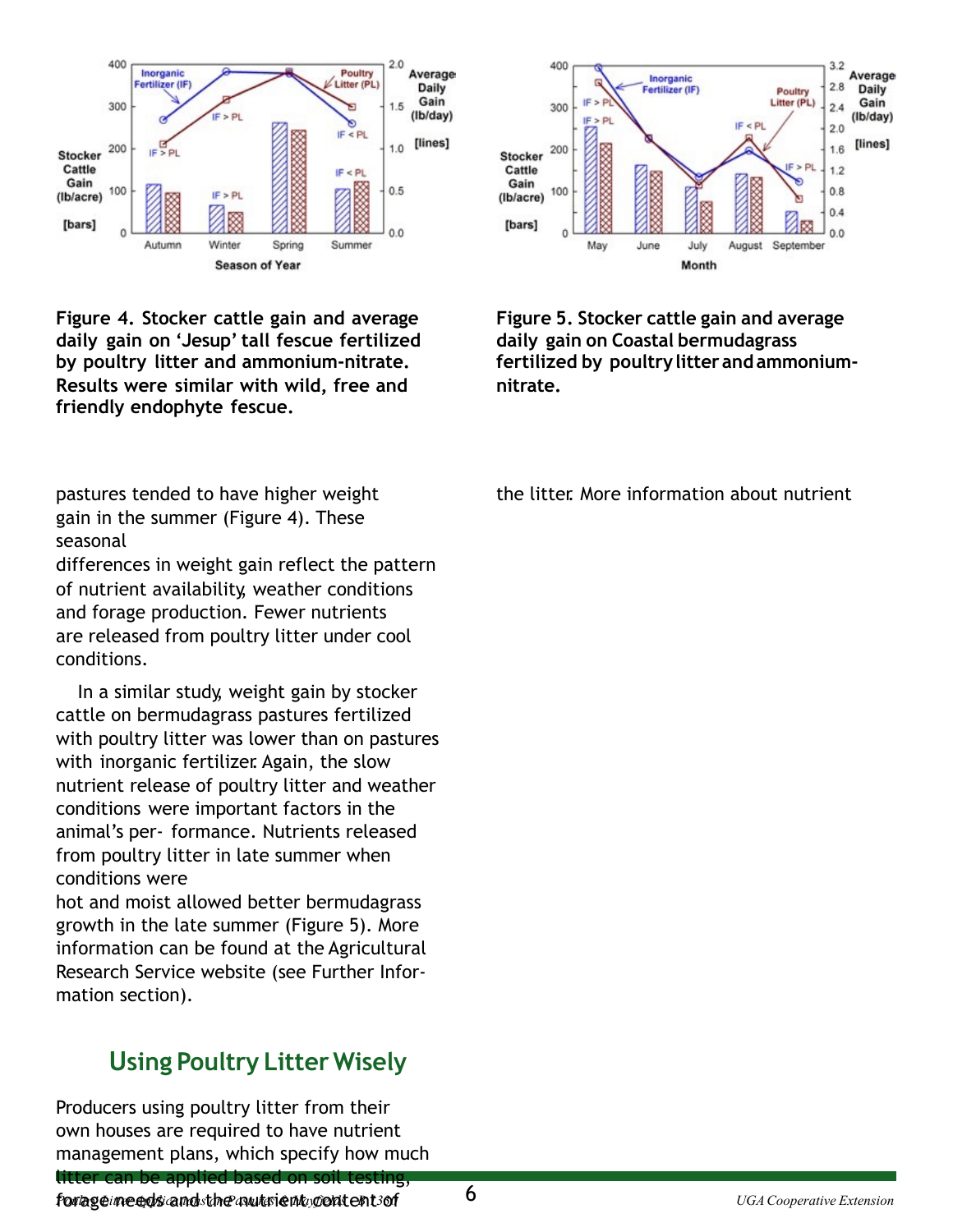management planning can be found on the AWARE website. Producers who obtain

litter from brokers or other farmers should also use nutrient management planning to efficiently utilize the nutrients and prevent potential environmental impacts. Ask the farmer or broker for the results of a nutrient analysis of the litter. Brokers are required to provide a litter test report. Then use soil test information to determine the amount of litter that can be applied in a specific situation.

If site specific information is not available, general application rates for different forage crops have been developed based on the nitrogen need of the forage and the typical nitrogen content of litter (Table 2).

# **Special Considerations**

# *Forage Establishment*

Poultry litter can be an effective soil amendment when forage crops are being established. Organic material in the litter can improve soil conditions for seeding and early seedling establishment if applied at moderate rates. Slow release of nitrogen is also useful because seedlings do not require high levels of nitrogen following emergence or during early development. Moderately high soil test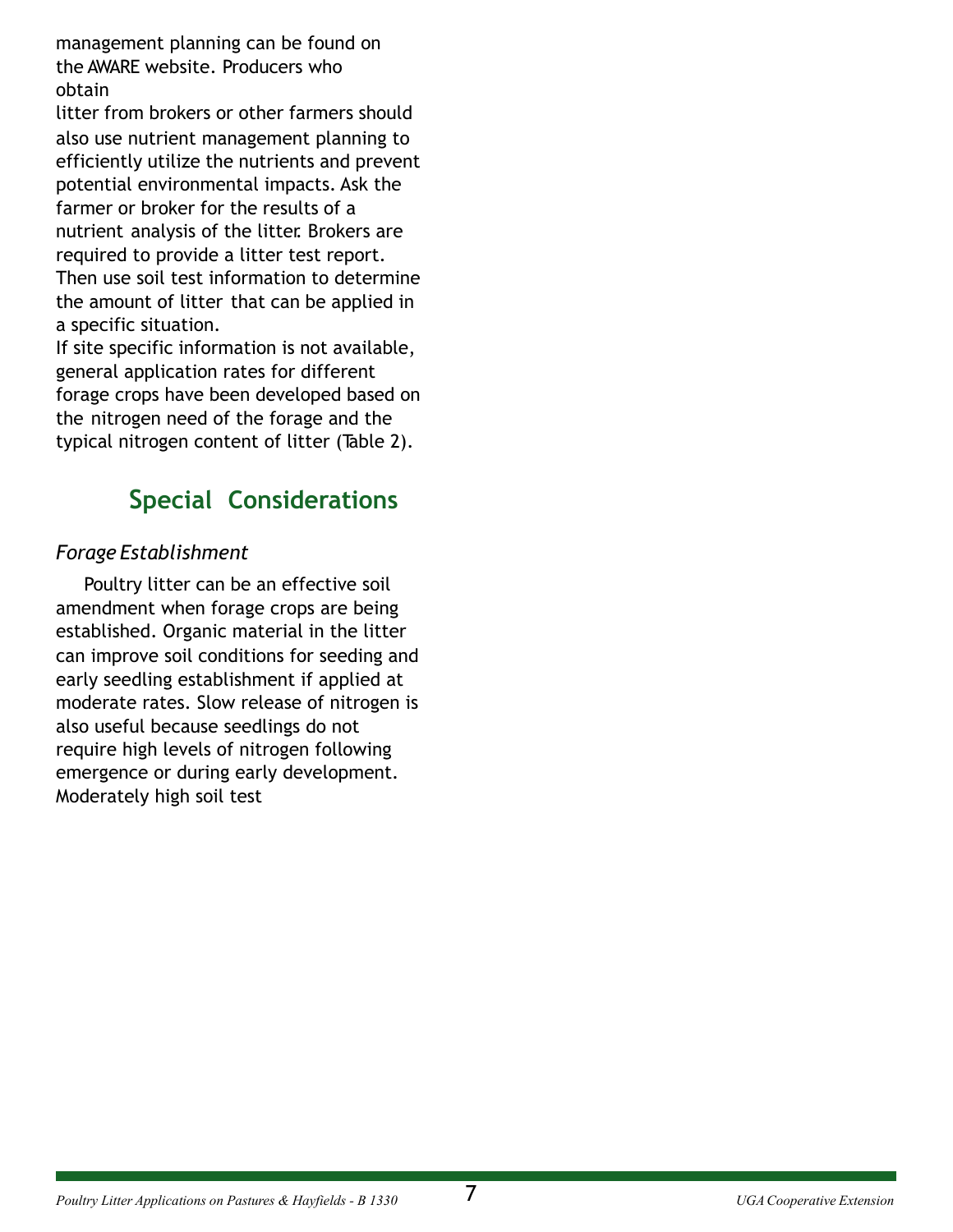**Table 2. Common poultry litter application rates for various forages to meet nitrogen fertilizer**

| Forage                                                                   |         | Management Target Nitrogen | Recommende<br>d  | Comment                                                                                                                           |  |
|--------------------------------------------------------------------------|---------|----------------------------|------------------|-----------------------------------------------------------------------------------------------------------------------------------|--|
| <b>Hybrid</b><br>Bermudagr<br>ass                                        | Pasture | 150-250 lbs                | 3 to 5 tons/ac   | Application should be<br>split with half applied in<br>early spring and other<br>half in mid- summer.<br>Higher application rates |  |
|                                                                          | Hav     | 200-400 lbs                | $3$ to 6 tons/ac | phosphorus accumulation in<br>the soil.                                                                                           |  |
| Common<br><b>Bermudagrass</b><br>Bahia Grass, or<br><b>Dallis Grass</b>  | Pasture | 75-175 lbs                 | 1 to 3 tons/ac   | Depending on grazing<br>pressure application may<br>snlit hetween early snring<br>summer.                                         |  |
| Fescue/<br>Orchardorass                                                  | Pasture | 50-100 lbs                 | 1 to 3 tons/ac   | The higher rate may be split<br>hetween early fall and<br>spring.                                                                 |  |
|                                                                          | Hay     | 100 lbs                    | $3$ tons/ac      |                                                                                                                                   |  |
| Fescue/Clover<br>(<20-25% clover)                                        | Pasture | 50 lbs                     | 1 ton/ac         |                                                                                                                                   |  |
| <b>Small Grains</b><br><b>Winter Grazing</b>                             | Pasture | 100 lbs                    | 1 to 2 tons/ac   | The higher rate should be<br>between fall and late                                                                                |  |
| Based on average nitrogen content of fresh broiler litter of 62 lbs/ton. |         |                            |                  |                                                                                                                                   |  |

concentrations of phosphorus and potassium are useful when legumes will be added to forage stands in later years.

#### *Legume Establishment*

Poultry litter should be used sparingly when interseeding legumes such as clovers into existing grass stands. Nitrogen in the poultry litter can increase grass competition with small clover seedlings, which can lead to legume failure due to shading. If grass competition is

carefully managed with flash grazing, low rates of poultry litter can be helpful, particularly where phosphorus levels are low.

#### *ForageNitrates*

Applying poultry litter above the recommended rate can result in increased nitrate concentration in forages. Nitrate accumulation is not specific to poultry litter. It occurs when an excess of nitrogen is available and conditions such as drought, cloudy days or